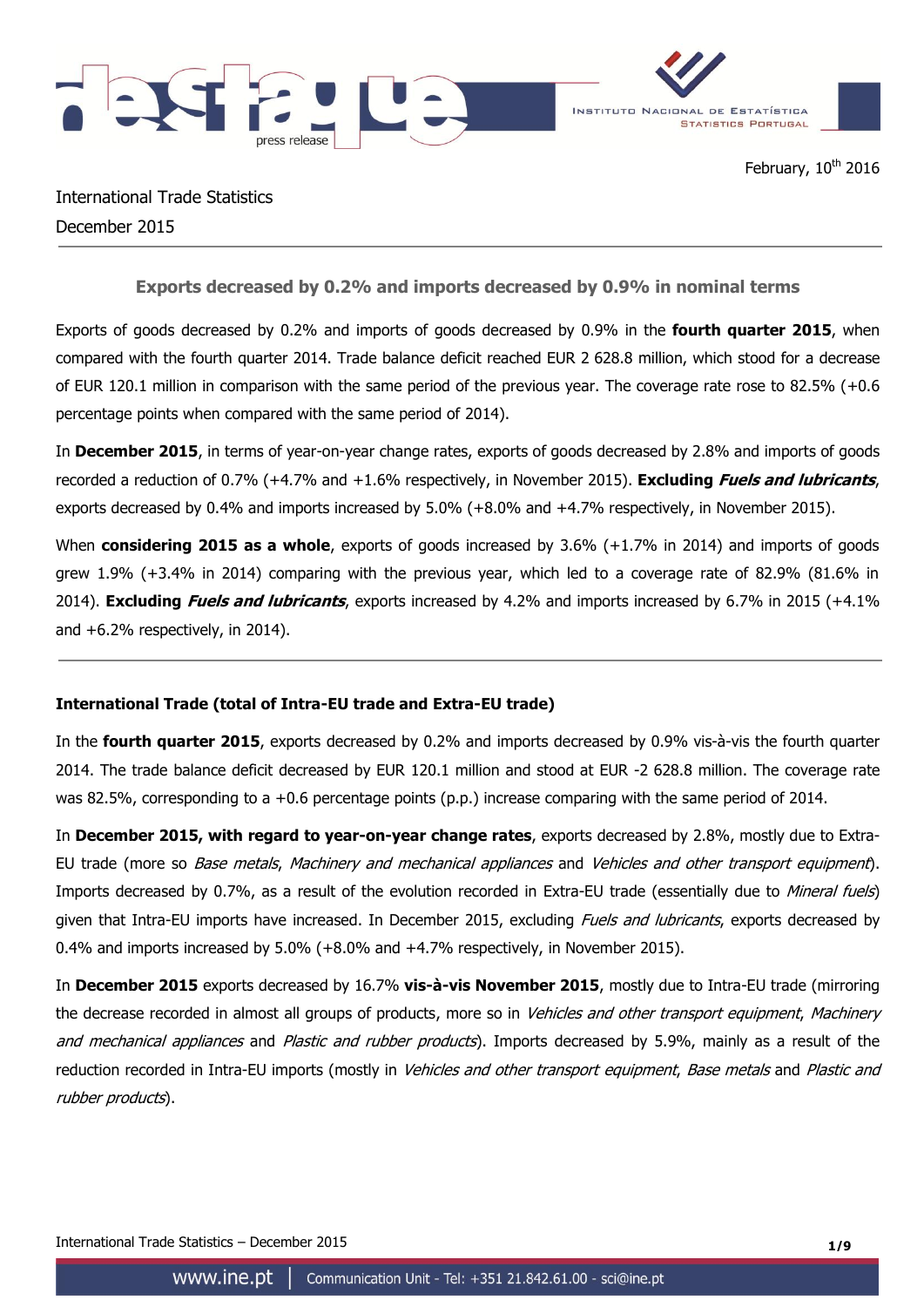

INSTITUTO NACIONAL DE ESTATÍSTICA **STATISTICS PORTUGAL** 

| <b>GLOBAL DATA</b>                    |                  |                                   |               |  |  |  |
|---------------------------------------|------------------|-----------------------------------|---------------|--|--|--|
| <b>GLOBAL DATA</b>                    | <b>€ Million</b> | <b>GROWTH</b><br><b>RATE</b>      |               |  |  |  |
|                                       |                  | OCT 14 to DEC 14 OCT 15 to DEC 15 | $\frac{0}{0}$ |  |  |  |
| <b>INTERNATIONAL</b>                  |                  |                                   |               |  |  |  |
| Exports (FOB)                         | 12 447.5         | 12 428.3                          | $-0.2$        |  |  |  |
| Imports (CIF)                         | 15 196.3         | 15 057.1                          | $-0.9$        |  |  |  |
| <b>Trade Balance</b>                  | $-2748.9$        | $-2628.8$                         |               |  |  |  |
| Coverage rate (%)                     | 81.9             | 82.5                              |               |  |  |  |
| <b>INTRA-EU</b>                       |                  |                                   |               |  |  |  |
| Exports (FOB)                         | 8 615.0          | 9 0 6 2.5                         | 5.2           |  |  |  |
| Imports (CIF)                         | 11 575.3         | 11 674.3                          | 0.9           |  |  |  |
| <b>Trade Balance</b>                  | $-2960.3$        | $-2611.8$                         |               |  |  |  |
| Coverage rate (%)                     | 74.4             | 77.6                              |               |  |  |  |
| <b>EURO ZONE</b>                      |                  |                                   |               |  |  |  |
| Exports (FOB)                         | 7 197.2          | 7 572.5                           | 5.2           |  |  |  |
| Imports (CIF)                         | 10 444.6         | 10 562.5                          | 1.1           |  |  |  |
| <b>Trade Balance</b>                  | $-3247.4$        | $-2990.0$                         |               |  |  |  |
| Coverage rate (%)                     | 68.9             | 71.7                              |               |  |  |  |
| <b>EXTRA-EU</b>                       |                  |                                   |               |  |  |  |
| Exports (FOB)                         | 3 8 3 2.4        | 3 3 6 5 . 8                       | $-12.2$       |  |  |  |
| Imports (CIF)                         | 3 621.0          | 3 3 8 2.8                         | $-6.6$        |  |  |  |
| <b>Trade Balance</b>                  | 211.4            | $-17.0$                           |               |  |  |  |
| Coverage rate (%)                     | 105.8            | 99.5                              |               |  |  |  |
| <b>EXCLUDING FUELS AND LUBRICANTS</b> |                  |                                   |               |  |  |  |
| Exports (FOB)                         | 3 3 8 1 . 0      | 2 9 9 0.5                         | $-11.5$       |  |  |  |
| Imports (CIF)                         | 1 750.3          | 2 074.7                           | 18.5          |  |  |  |
| <b>Trade Balance</b>                  | 1 630.7          | 915.8                             |               |  |  |  |
| Coverage rate (%)                     | 193.2            | 144.1                             |               |  |  |  |

When considering **the whole year of 2015**, exports increased by 3.6% vis-à-vis the previous year, accelerating in view of the 1.7% increase recorded in 2014. Imports grew by 1.9% in 2015, corresponding to a slowdown when compared to the growth recorded in 2014 (+3.4%). In 2015, the deficit of the trade balance reached EUR 10 302.0 million, which correspond to a reduction of EUR 569.8 million when compared with the previous year. The coverage rate stood at 82.9% (+1.3 p.p. vis-à-vis 2014).

Excluding Fuels and lubricants, in the whole year of 2015 exports increased by 4.2% and imports rose by 6.7% (+4.1% and +6.2% respectively, in 2014).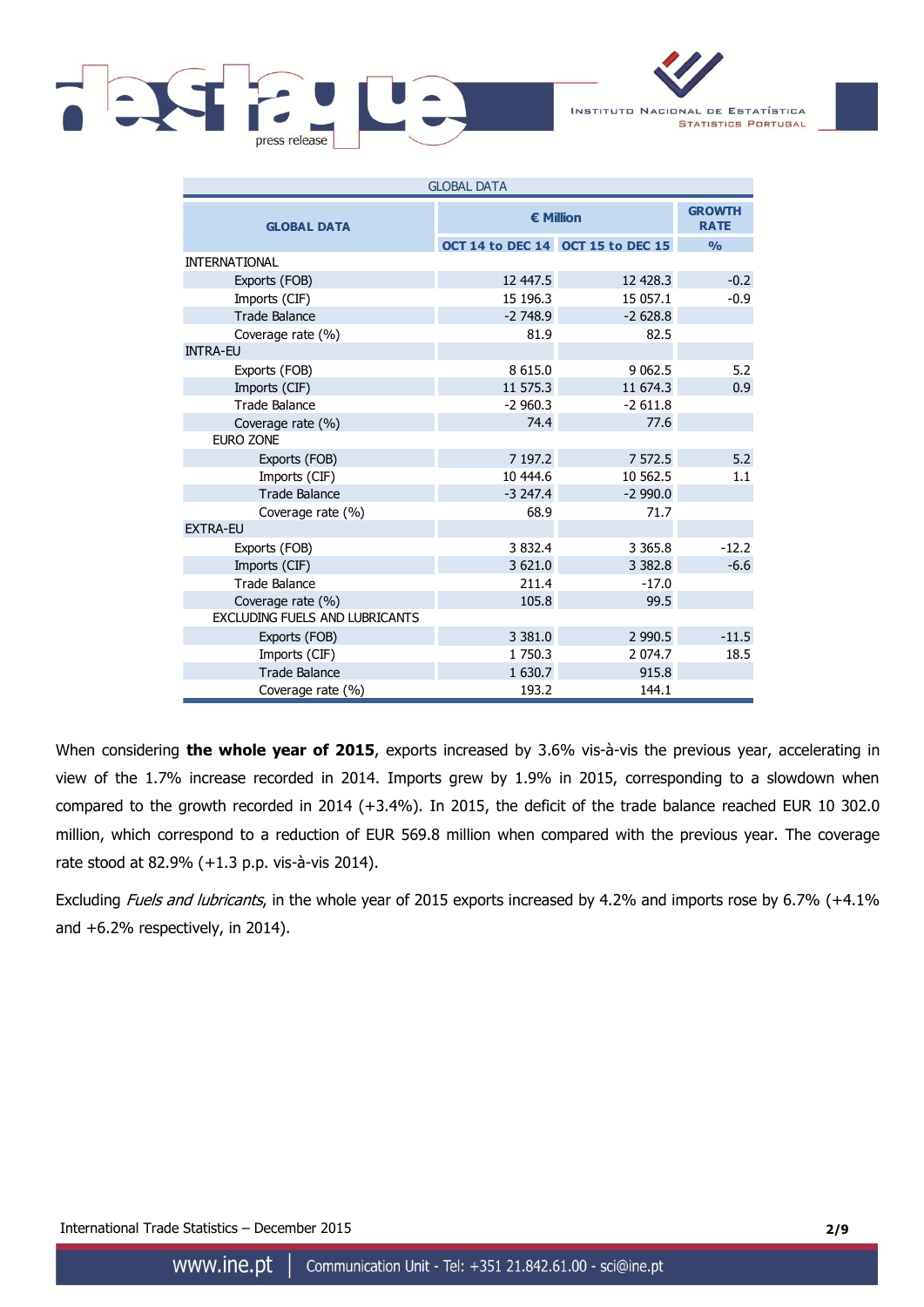



INSTITUTO NACIONAL DE ESTATÍSTICA

**STATISTICS PORTUGAL** 



|             | <b>INTERNATIONAL</b> |                             |                      |                             |                      |                 |  |  |  |  |  |
|-------------|----------------------|-----------------------------|----------------------|-----------------------------|----------------------|-----------------|--|--|--|--|--|
| <b>YEAR</b> | <b>Exports (FOB)</b> |                             | <b>Imports (CIF)</b> |                             | <b>Trade balance</b> | <b>Coverage</b> |  |  |  |  |  |
|             | $\epsilon$ Million   | <b>Growth rate</b><br>(9/6) | $\epsilon$ Million   | <b>Growth rate</b><br>(9/6) | (€ Million)          | rate<br>(9/6)   |  |  |  |  |  |
| 2006        | 35 640.5             | 14.5                        | 56 294.6             | 9.6                         | $-20654.2$           | 63.3            |  |  |  |  |  |
| 2007        | 38 294.1             | 7.4                         | 59 926.5             | 6.5                         | $-21632.5$           | 63.9            |  |  |  |  |  |
| 2008        | 38 847.3             | 1.4                         | 64 193.9             | 7.1                         | $-25346.5$           | 60.5            |  |  |  |  |  |
| 2009        | 31 696.8             | $-18.4$                     | 51 378.5             | $-20.0$                     | $-19681.7$           | 61.7            |  |  |  |  |  |
| 2010        | 37 267.9             | 17.6                        | 58 647.4             | 14.1                        | $-21379.5$           | 63.5            |  |  |  |  |  |
| 2011        | 42 828.0             | 14.9                        | 59 551.4             | 1.5                         | $-16$ 723.4          | 71.9            |  |  |  |  |  |
| 2012        | 45 213.0             | 5.6                         | 56 374.1             | $-5.3$                      | $-11$ 161.1          | 80.2            |  |  |  |  |  |
| 2013        | 47 302.9             | 4.6                         | 57 012.8             | 1.1                         | $-9709.9$            | 83.0            |  |  |  |  |  |
| 2014        | 48 104.6             | 1.7                         | 58 976.4             | 3.4                         | $-10871.8$           | 81.6            |  |  |  |  |  |
| 2015        | 49 815.9             | 3.6                         | 60 117.9             | 1.9                         | $-10,302.0$          | 82.9            |  |  |  |  |  |

International Trade Statistics – December 2015 **3/9**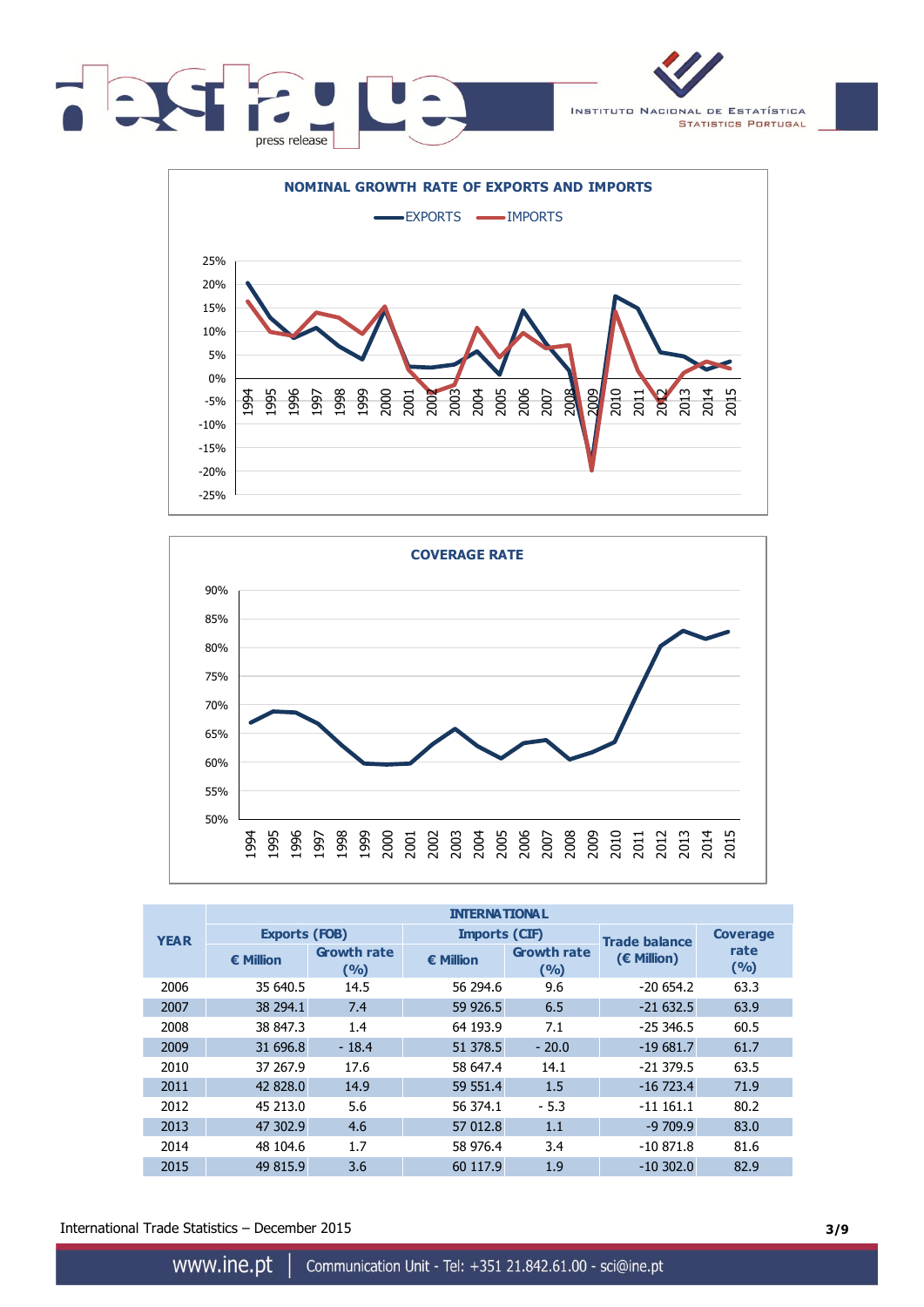



### **Intra-EU trade**

In the **fourth quarter 2015**, Intra-EU exports increased by 5.2% and imports increased by 0.9%, **vis-à-vis the fourth quarter 2014**, with a corresponding coverage rate of 77.6% and a deficit of EUR 2 611.8 million.

In **December 2015**, Intra-EU exports decreased by 0.5% **vis-à-vis December 2014** (+9.7% in November 2015), mostly due to *Mineral fuels* (more so *Gas oils of petroleum or bituminous minerals*). Intra-EU imports increased by 1.8% (+2.4% in the previous month), mostly due to the evolution of *Vehicles and other transport equipment* (specially Passenger motor cars).

**When compared to the previous month**, exports towards Intra-EU countries declined by 21.6% in **December 2015**, reflecting a reduction in almost all groups of products, with the emphasis on *Vehicles and other transport* equipment (mainly Passenger motor cars and Chassis), Machinery and mechanical appliances and Plastic and rubber products (more so New rubber pneumatic tyres and Amino-resins, phenolic resins and polyurethanes, in primary forms). Intra-EU imports decreased by 5.7%, mostly due to Vehicles and other transport equipment (more so Parts and accessories for motor vehicles), Base metals and Plastic and rubber products.

**In the year 2015 as a whole,** Intra-EU exports increased by 6.3% (+2.5% in 2014) and Intra-EU imports grew by 4.2% (+7.4% in 2014). Excluding *Fuels and lubricants*, Intra-EU exports increased by 7.1% and Intra-EU imports grew by 6.0% in 2015 (+3.8% and +7.0% respectively, in 2014).

### **Extra-EU trade**

In the **fourth quarter 2015**, **in year-on-year terms**, Extra-EU exports decreased by 12.2% and Extra-EU imports decreased by 6.6%, which resulted in a deficit of EUR 17.0 million and a coverage rate of 99.5%. Excluding *Fuels and* lubricants, Extra-EU exports declined by 11.5% and imports increased by 18.5%. Extra-EU trade balance, excluding these types of products, accounted for a EUR 915.8 million surplus, which corresponded to a coverage rate of 144.1%.

In **December 2015**, exports to Third Countries decreased by 7.9% **in comparison with December 2014** (-7.7% in November 2015), mostly reflecting the performance of Base metals (namely Bars and rods, of iron or non-alloy steel and Bars and rods, hot-rolled, of the type used for concrete reinforcement), Machinery and mechanical appliances and Vehicles and other transport equipment (more so Passenger motor cars). Extra-EU imports declined by 8.3% (-1.0% in the previous month), essentially due to *Mineral fuels* (namely *Petroleum oils and oils obtained from bituminous* minerals, crude).

In **December 2015**, Extra-EU exports decreased by 1.9% **vis-à-vis November 2015**, with the emphasis on the contributions of Mineral products (essentially Copper ores and concentrates), Machinery and mechanical appliances and Chemical products (namely Medicaments). Imports from Extra-EU countries decreased by 6.4%, mostly due to Mineral fuels (namely Petroleum oils and oils obtained from bituminous minerals, crude), Vehicles and other transport equipment (mostly Aeroplanes and other powered aircraft) and Machinery and mechanical appliances (namely Telephones for cellular networks).

International Trade Statistics – December 2015 **4/9**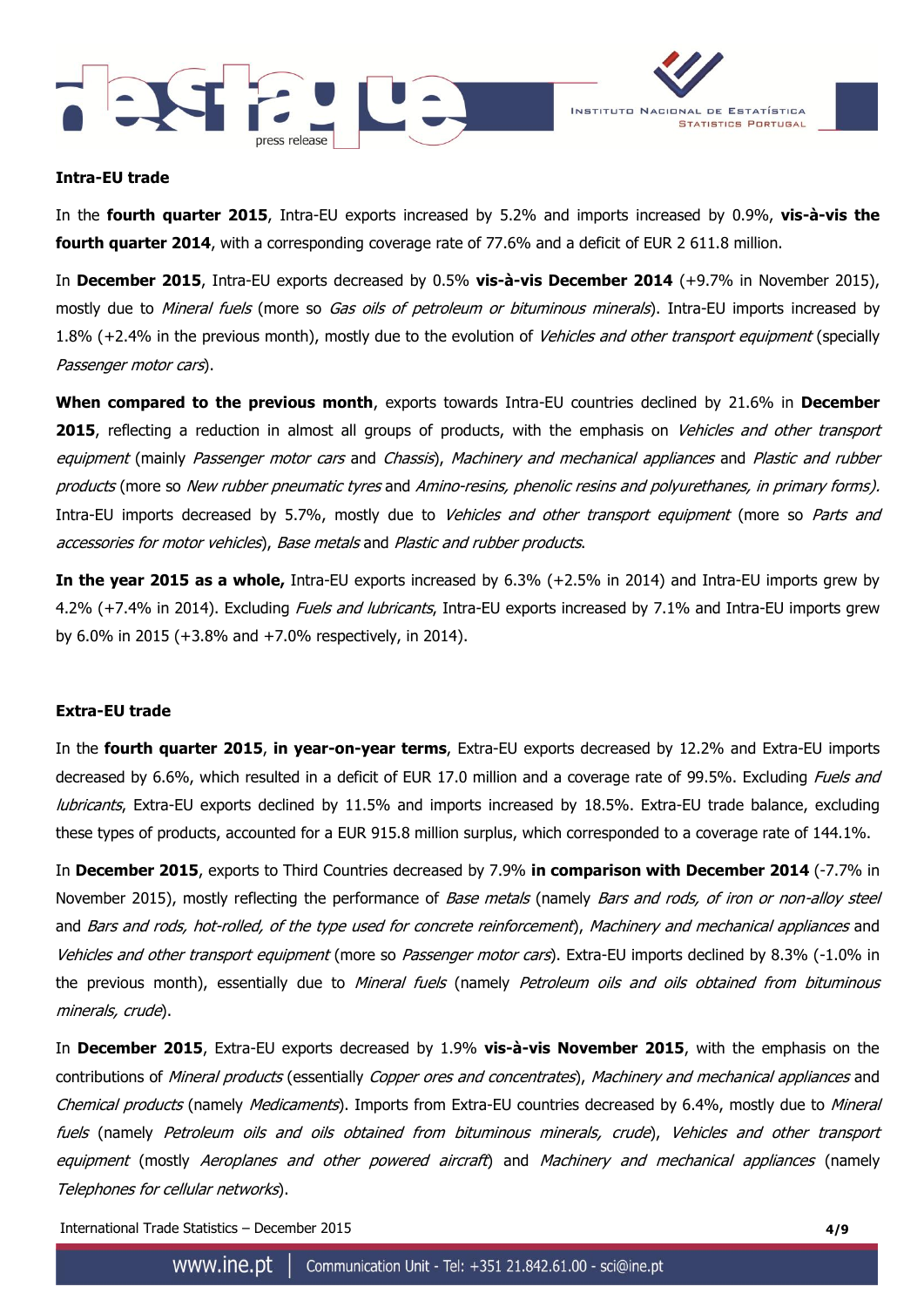

The reduction recorded in December 2015 in the Extra-EU imports of *Mineral fuels* resulted mostly from the decreasing trend of crude prices which, in December 2015, recorded the lowest price since May 2009.

**In the year 2015 as a whole**, Extra-EU exports decreased by 3.0% (-0.2% in 2014) and Extra-EU imports declined by 4.8% (-6.8% in 2014). Excluding Fuels and lubricants, Extra-EU exports decreased by 3.3% and Extra-EU imports grew by 10.7% in 2015 (+4.7% and +2.0% respectively, in 2014).

International Trade Statistics – December 2015 **5/9**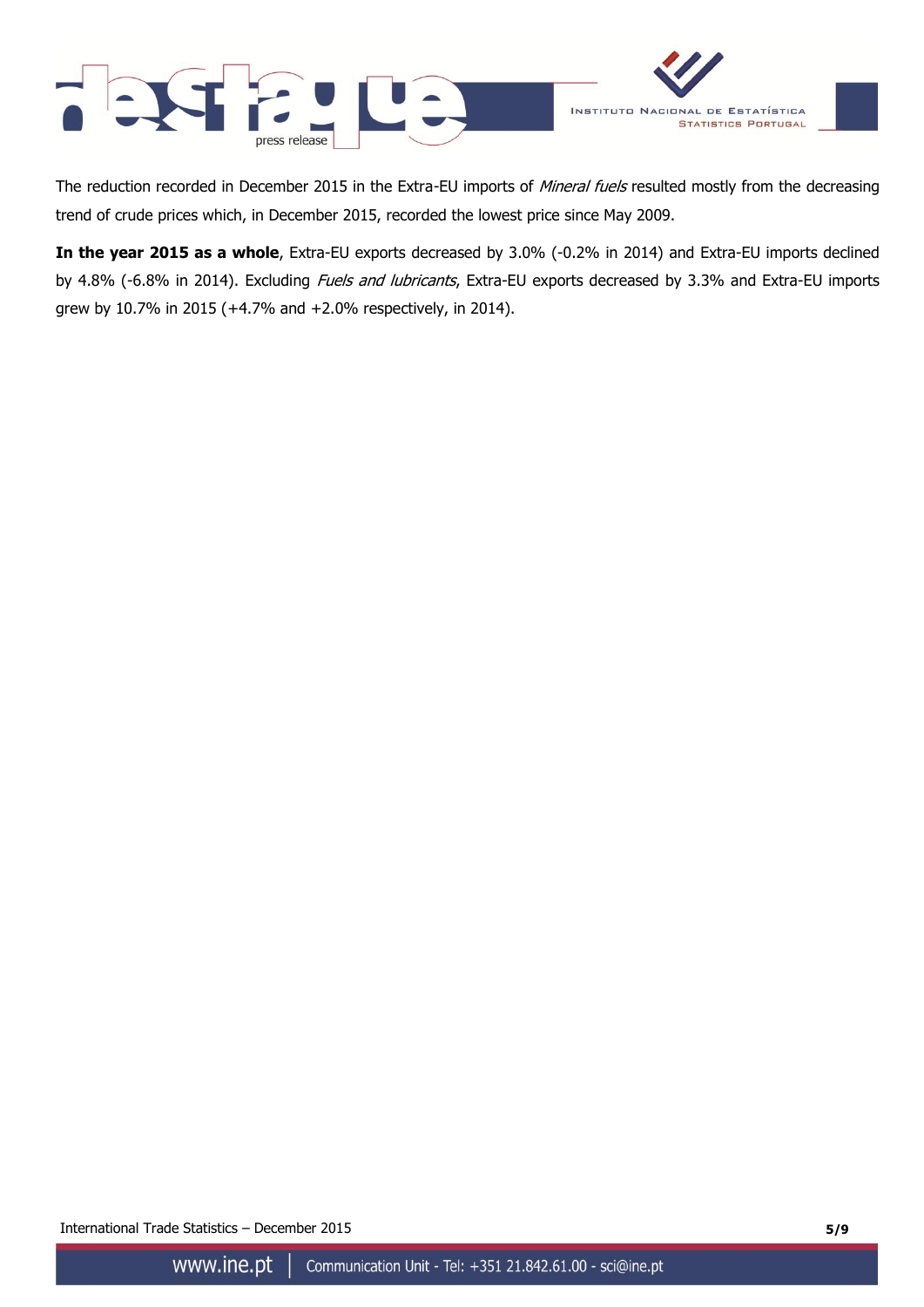

| <b>MONTHLY DATA - EXPORTS</b> |                  |         |                  |                           |                 |                    |                  |                           |         |           |                  |                           |  |
|-------------------------------|------------------|---------|------------------|---------------------------|-----------------|--------------------|------------------|---------------------------|---------|-----------|------------------|---------------------------|--|
| <b>INTERNATIONAL</b>          |                  |         |                  |                           | <b>INTRA-EU</b> |                    | <b>EXTRA-EU</b>  |                           |         |           |                  |                           |  |
|                               | <b>€ Million</b> |         |                  | <b>GROWTH RATE</b>        |                 | $\epsilon$ Million |                  | <b>GROWTH RATE</b>        |         | € Million |                  | <b>GROWTH RATE</b>        |  |
| <b>MONTH</b>                  |                  |         |                  | $\frac{0}{0}$             |                 |                    | $\frac{0}{0}$    |                           |         |           | $\frac{9}{0}$    |                           |  |
|                               | 2014             | 2015    | Year-on-<br>year | <b>Month-to-</b><br>month | 2014            | 2015               | Year-on-<br>year | <b>Month-to-</b><br>month | 2014    | 2015      | Year-on-<br>year | <b>Month-to-</b><br>month |  |
| <b>TOTAL</b>                  | 48 105           | 49816   |                  |                           | 34 099          | 36 235             |                  |                           | 14 006  | 13 580    |                  |                           |  |
| <b>JANUARY</b>                | 3 9 20           | 3788    | $-3.4$           | 2.4                       | 2868            | 2812               | $-2.0$           | 10.4                      | 1 0 5 2 | 976       | $-7.2$           | $-15.2$                   |  |
| <b>FEBRUARY</b>               | 3817             | 3 9 7 3 | 4.1              | 4.9                       | 2761            | 2 9 3 8            | 6.4              | 4.5                       | 1 0 5 6 | 1 0 3 4   | $-2.0$           | 6.0                       |  |
| <b>MARCH</b>                  | 3 9 4 8          | 4 4 0 8 | 11.7             | 11.0                      | 2843            | 3 1 8 3            | 12.0             | 8.4                       | 1 1 0 5 | 1 2 2 4   | 10.8             | 18.4                      |  |
| <b>APRIL</b>                  | 3887             | 4 2 5 8 | 9.5              | $-3.4$                    | 2805            | 3 0 8 5            | 10.0             | $-3.1$                    | 1 0 8 2 | 1 1 7 3   | 8.4              | $-4.2$                    |  |
| MAY                           | 4 0 9 7          | 4 2 5 1 | 3.8              | $-0.2$                    | 2 9 2 7         | 3 1 1 5            | 6.4              | 1.0                       | 1 1 7 0 | 1 1 3 6   | $-2.9$           | $-3.1$                    |  |
| <b>JUNE</b>                   | 4 1 9 2          | 4 5 5 5 | 8.7              | 7.1                       | 3 0 0 3         | 3 2 7 8            | 9.1              | 5.2                       | 1 1 8 9 | 1 2 7 7   | 7.4              | 12.4                      |  |
| <b>JULY</b>                   | 4 4 8 1          | 4 6 9 6 | 4.8              | 3.1                       | 3 1 9 7         | 3 3 7 7            | 5.6              | 3.0                       | 1 2 8 3 | 1 3 2 0   | 2.8              | 3.3                       |  |
| <b>AUGUST</b>                 | 3 2 3 9          | 3 3 1 9 | 2.5              | $-29.3$                   | 2 1 8 1         | 2 2 6 7            | 3.9              | -32.9                     | 1 0 5 8 | 1 0 5 2   | $-0.6$           | $-20.3$                   |  |
| <b>SEPTEMBER</b>              | 4076             | 4 1 4 0 | 1.6              | 24.7                      | 2897            | 3 1 1 7            | 7.6              | 37.5                      | 1 1 7 9 | 1 0 2 3   | $-13.3$          | $-2.8$                    |  |
| <b>OCTOBER</b>                | 4 6 31           | 4 5 21  | $-2.4$           | 9.2                       | 3 1 2 1         | 3 2 9 8            | 5.7              | 5.8                       | 1 509   | 1 2 2 4   | $-18.9$          | 19.7                      |  |
| <b>NOVEMBER</b>               | 4 1 1 8          | 4 3 1 3 | 4.7              | $-4.6$                    | 2 9 4 6         | 3 2 3 1            | 9.7              | $-2.0$                    | 1 1 7 2 | 1 0 8 1   | $-7.7$           | $-11.6$                   |  |
| <b>DECEMBER</b>               | 3699             | 3 5 9 4 | $-2.8$           | $-16.7$                   | 2 5 4 7         | 2 5 3 3            | $-0.5$           | $-21.6$                   | 1 1 5 1 | 1 0 6 1   | $-7.9$           | $-1.9$                    |  |



International Trade Statistics – December 2015 **6/9**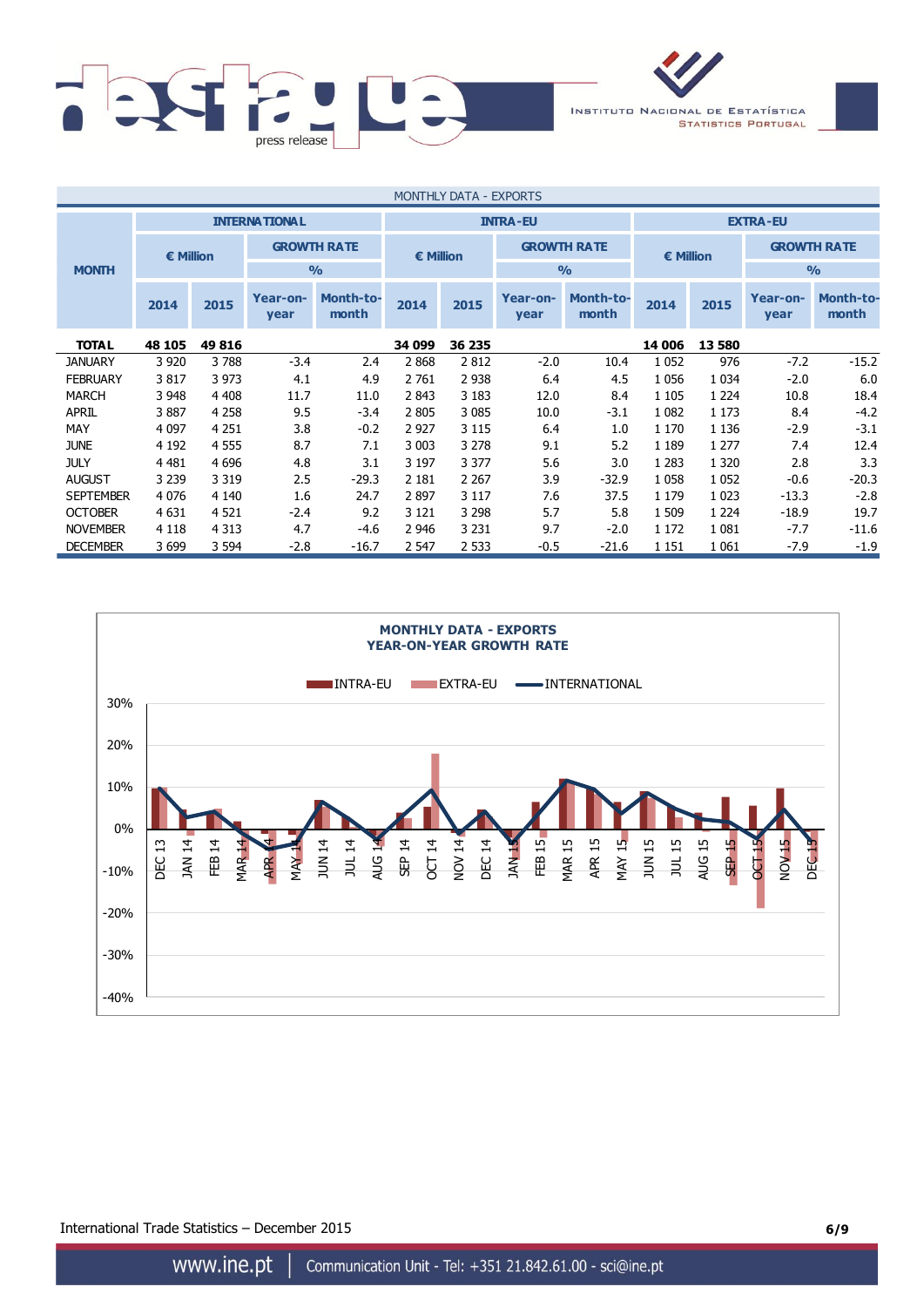

| MONTHLY DATA - IMPORTS |                      |         |                    |                    |                  |         |                    |                           |                    |         |                    |                           |
|------------------------|----------------------|---------|--------------------|--------------------|------------------|---------|--------------------|---------------------------|--------------------|---------|--------------------|---------------------------|
|                        | <b>INTERNATIONAL</b> |         |                    |                    |                  |         | <b>INTRA-EU</b>    |                           | <b>EXTRA-EU</b>    |         |                    |                           |
|                        | $\epsilon$ Million   |         | <b>GROWTH RATE</b> |                    | <b>€ Million</b> |         | <b>GROWTH RATE</b> |                           | $\epsilon$ Million |         | <b>GROWTH RATE</b> |                           |
| <b>MONTH</b>           |                      |         |                    | $\frac{1}{2}$      |                  |         | $\frac{0}{0}$      |                           |                    |         | $\frac{9}{6}$      |                           |
|                        | 2014                 | 2015    | Year-on-<br>year   | Month-to-<br>month | 2014             | 2015    | Year-on-<br>year   | <b>Month-to-</b><br>month | 2014               | 2015    | Year-on-<br>year   | <b>Month-to-</b><br>month |
| <b>TOTAL</b>           | 58 976               | 60 118  |                    |                    | 44 102           | 45 954  |                    |                           | 14874              | 14 164  |                    |                           |
| <b>JANUARY</b>         | 4 9 1 2              | 4 4 2 1 | $-10.0$            | $-7.0$             | 3 4 7 4          | 3 3 9 2 | $-2.4$             | $-5.7$                    | 1 4 3 7            | 1 0 2 9 | $-28.4$            | -11.1                     |
| <b>FEBRUARY</b>        | 4 6 4 5              | 4 4 8 0 | $-3.6$             | 1.3                | 3 5 2 5          | 3 5 4 5 | 0.6                | 4.5                       | 1 1 1 9            | 935     | $-16.5$            | $-9.2$                    |
| <b>MARCH</b>           | 4 7 5 0              | 5 3 1 5 | 11.9               | 18.7               | 3770             | 4 1 3 0 | 9.6                | 16.5                      | 981                | 1 1 8 5 | 20.9               | 26.9                      |
| APRIL                  | 4 5 4 4              | 5 2 4 3 | 15.4               | $-1.4$             | 3 5 7 6          | 3 9 7 5 | 11.2               | $-3.7$                    | 968                | 1 2 6 7 | 30.9               | 6.9                       |
| MAY                    | 5 0 2 3              | 5 3 5 2 | 6.6                | 2.1                | 3692             | 3 8 8 4 | 5.2                | $-2.3$                    | 1 3 3 1            | 1 4 6 8 | 10.3               | 15.8                      |
| <b>JUNE</b>            | 5 0 6 6              | 5 4 1 1 | 6.8                | 1.1                | 3 607            | 4 1 4 7 | 15.0               | 6.8                       | 1 4 5 9            | 1 2 6 4 | $-13.4$            | $-13.9$                   |
| <b>JULY</b>            | 5 4 5 4              | 5410    | $-0.8$             | 0.0                | 3 9 5 2          | 4 1 2 6 | 4.4                | $-0.5$                    | 1 501              | 1 2 8 3 | $-14.5$            | 1.5                       |
| <b>AUGUST</b>          | 4 1 4 9              | 4 2 1 3 | 1.5                | -22.1              | 2 9 7 4          | 3 0 9 4 | 4.1                | $-25.0$                   | 1 1 7 6            | 1 1 1 9 | $-4.8$             | $-12.8$                   |
| <b>SEPTEMBER</b>       | 5 2 3 8              | 5 2 1 6 | $-0.4$             | 23.8               | 3 9 5 7          | 3 9 8 5 | 0.7                | 28.8                      | 1 2 8 1            | 1 2 3 1 | $-3.9$             | 10.0                      |
| <b>OCTOBER</b>         | 5 5 0 6              | 5 3 1 8 | $-3.4$             | 1.9                | 4 1 8 7          | 4 1 2 9 | $-1.4$             | 3.6                       | 1 3 1 9            | 1 1 8 9 | $-9.9$             | $-3.4$                    |
| <b>NOVEMBER</b>        | 4 9 3 7              | 5 0 1 7 | 1.6                | $-5.7$             | 3792             | 3884    | 2.4                | $-5.9$                    | 1 1 4 5            | 1 1 3 3 | $-1.0$             | $-4.7$                    |
| <b>DECEMBER</b>        | 4 7 5 4              | 4722    | $-0.7$             | $-5.9$             | 3 5 9 6          | 3 6 6 1 | 1.8                | $-5.7$                    | 1 1 5 7            | 1 0 6 1 | $-8.3$             | $-6.4$                    |



International Trade Statistics – December 2015 **7/9**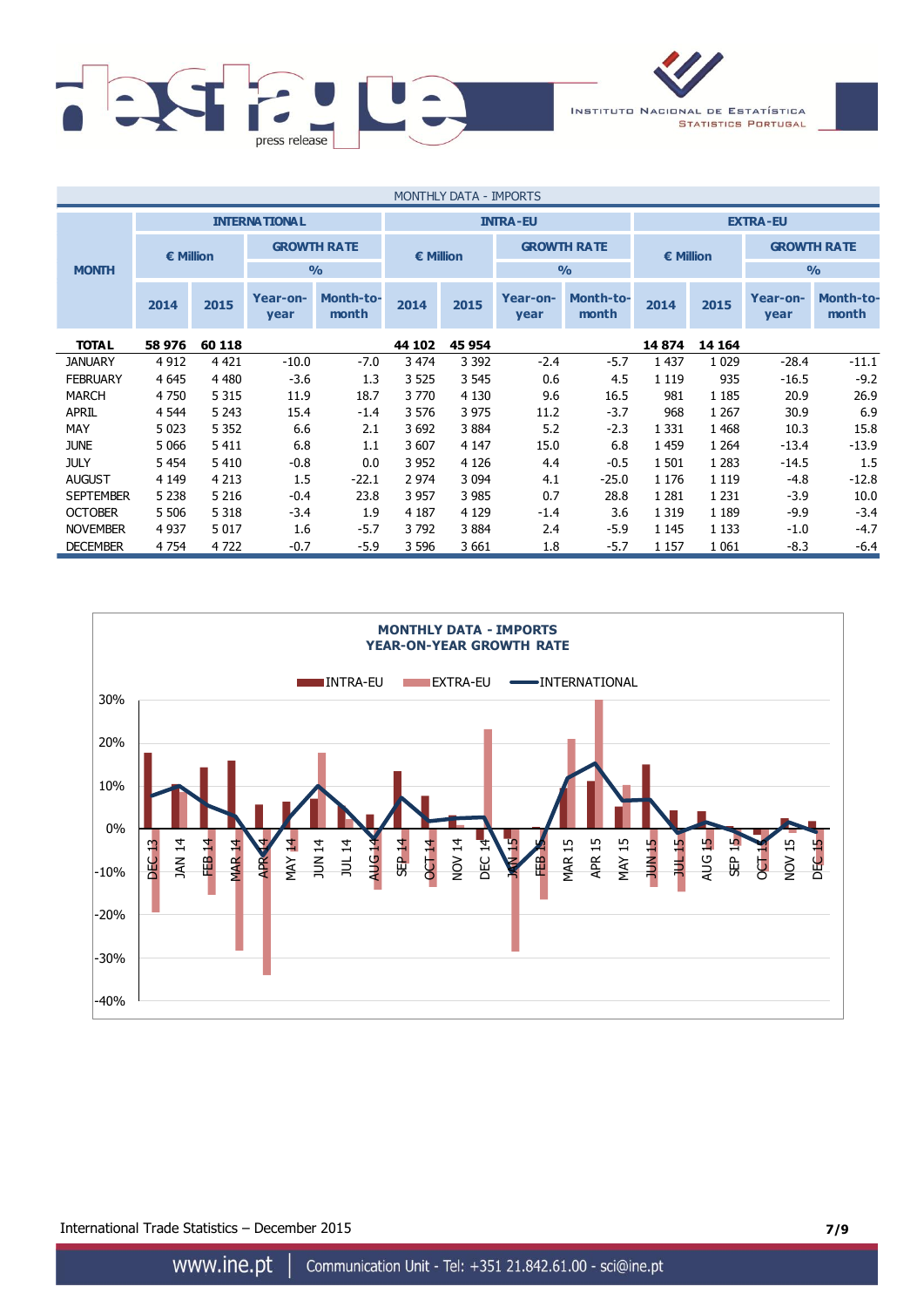



## **Broad Economic Categories**

In the **fourth quarter 2015**, in **year-on-year terms**, with regard to both exports and imports, the largest decreases were recorded in Fuels and lubricants (-26.8% and -26.3% respectively), whereas the largest increases were registered in Transport equipment and accessories (+8.9% and +9.7% respectively).

|                                                       | <b>GLOBAL DATA</b>                   |                |                              |                |                                      |                              |  |  |
|-------------------------------------------------------|--------------------------------------|----------------|------------------------------|----------------|--------------------------------------|------------------------------|--|--|
|                                                       | <b>INTERNATIONAL</b>                 |                |                              |                |                                      |                              |  |  |
|                                                       |                                      | <b>EXPORTS</b> |                              | <b>IMPORTS</b> |                                      |                              |  |  |
| <b>BROAD ECONOMIC CATEGORIES</b>                      | € Million                            |                | <b>GROWTH</b><br><b>RATE</b> | € Million      |                                      | <b>GROWTH</b><br><b>RATE</b> |  |  |
|                                                       | OCT 14 to OCT 15 to<br><b>DEC 14</b> | <b>DEC 15</b>  | $\frac{9}{6}$                | <b>DEC 14</b>  | OCT 14 to OCT 15 to<br><b>DEC 15</b> | $\frac{9}{0}$                |  |  |
|                                                       |                                      |                |                              |                |                                      |                              |  |  |
| <b>FOOD AND BEVERAGES</b>                             | 1 5 4 7                              | 1 5 3 5        | $-0.8$                       | 1981           | 2 0 3 9                              | 2.9                          |  |  |
| PRIMARY                                               | 449                                  | 471            | 4.8                          | 815            | 889                                  | 9.2                          |  |  |
| <b>PROCESSED</b>                                      | 1 0 9 8                              | 1 0 6 4        | $-3.1$                       | 1 1 6 7        | 1 1 5 0                              | $-1.5$                       |  |  |
| INDUSTRIAL SUPPLIES NOT ELSEWHERE SPECIFIED           | 4 0 18                               | 4 0 2 0        | 0.1                          | 4 2 0 6        | 4 3 3 8                              | 3.1                          |  |  |
| PRIMARY                                               | 350                                  | 273            | $-22.0$                      | 449            | 429                                  | $-4.5$                       |  |  |
| <b>PROCESSED</b>                                      | 3 6 6 8                              | 3747           | 2.2                          | 3757           | 3 9 0 9                              | 4.0                          |  |  |
| <b>FUELS AND LUBRICANTS</b>                           | 1 0 7 6                              | 787            | $-26.8$                      | 2 3 5 7        | 1737                                 | $-26.3$                      |  |  |
| PRIMARY                                               | $\mathbf{0}$                         | $\mathbf{0}$   | $-44.6$                      | 1866           | 1 3 2 5                              | $-29.0$                      |  |  |
| <b>PROCESSED</b>                                      | 1 0 7 6                              | 787            | $-26.8$                      | 491            | 412                                  | $-16.2$                      |  |  |
| CAPITAL GOODS, AND PARTS AND ACCESSORIES THEREOF (1)  | 1673                                 | 1 6 8 4        | 0.7                          | 2 4 0 7        | 2 3 6 3                              | $-1.8$                       |  |  |
| CAPITAL GOODS (EXCEPT TRANSPORT EQUIPMENT)            | 1 0 5 5                              | 1 0 2 9        | $-2.5$                       | 1 5 4 6        | 1452                                 | $-6.1$                       |  |  |
| PARTS AND ACCESSORIES                                 | 617                                  | 655            | 6.1                          | 861            | 911                                  | 5.8                          |  |  |
| TRANSPORT EQUIPMENT AND PARTS AND ACCESSORIES THEREOF | 1696                                 | 1847           | 8.9                          | 1 9 4 0        | 2 1 2 7                              | 9.7                          |  |  |
| PASSENGER MOTOR CARS                                  | 476                                  | 447            | $-6.0$                       | 718            | 862                                  | 20.1                         |  |  |
| <b>OTHER</b>                                          | 234                                  | 258            | 10.2                         | 284            | 277                                  | $-2.7$                       |  |  |
| PARTS AND ACCESSORIES                                 | 986                                  | 1 1 4 2        | 15.8                         | 937            | 988                                  | 5.4                          |  |  |
| CONSUMER GOODS NOT ELSEWHERE SPECIFIED                | 2 4 2 8                              | 2 5 4 2        | 4.7                          | 2 3 0 0        | 2 4 4 3                              | 6.2                          |  |  |
| <b>DURABLE</b>                                        | 318                                  | 345            | 8.6                          | 382            | 408                                  | 6.9                          |  |  |
| <b>SEMI-DURABLE</b>                                   | 1 2 8 1                              | 1 3 4 7        | 5.2                          | 901            | 966                                  | 7.2                          |  |  |
| NON-DURABLE                                           | 829                                  | 849            | 2.4                          | 1016           | 1 0 6 8                              | 5.1                          |  |  |
| <b>GOODS NOT ELSEWHERE SPECIFIED</b>                  | 8                                    | 12             | 44.4                         | $\overline{4}$ | 11                                   | 135.0                        |  |  |
| (1) - EXCEPT TRANSPORT EQUIPMENT                      |                                      |                |                              |                |                                      |                              |  |  |

International Trade Statistics – December 2015 **8/9**